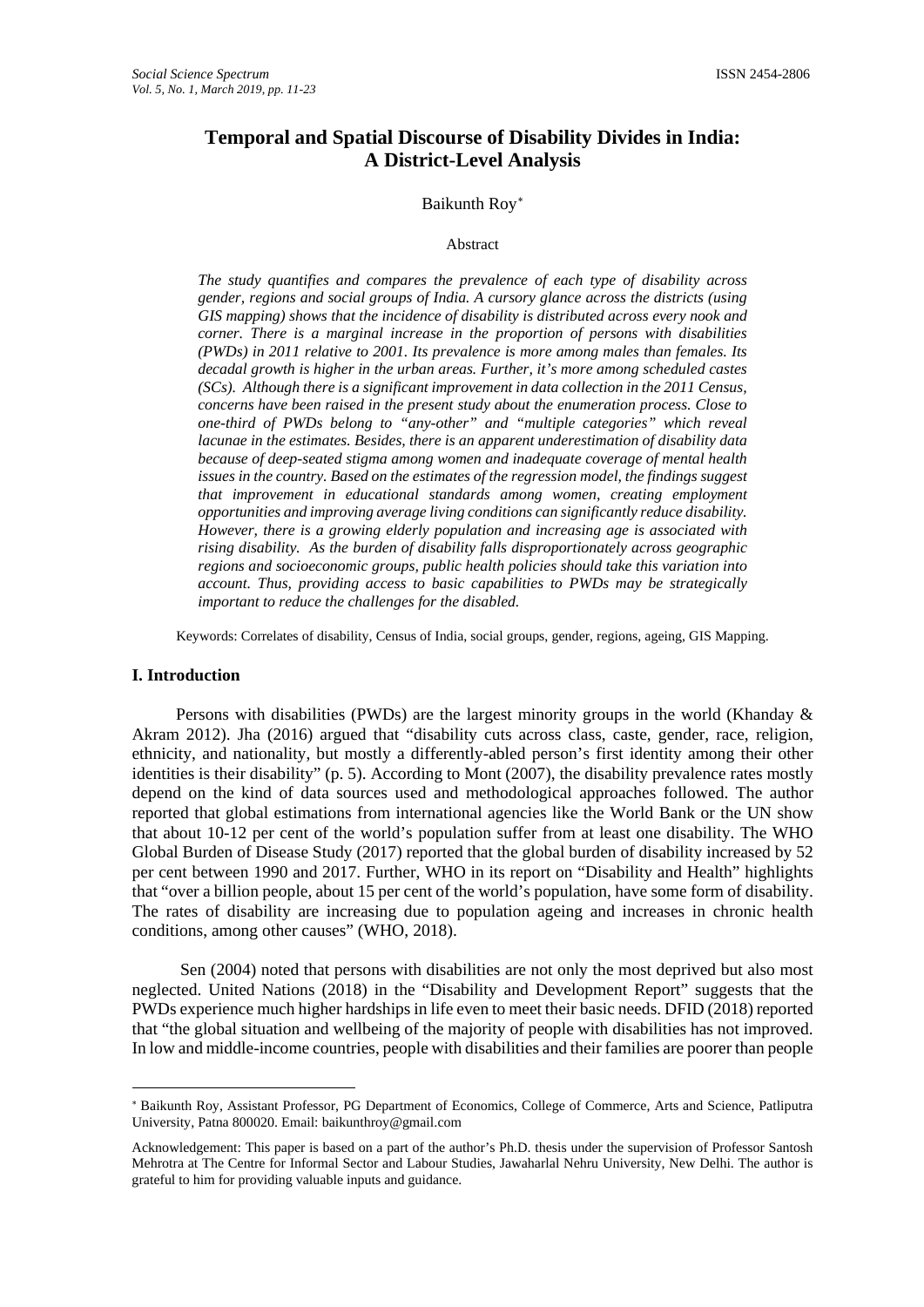without disabilities in nearly all socioeconomic indicators. People with disabilities face intersecting and compounding forms of discrimination on the grounds of gender, sexuality, impairment type, age, race, ethnicity, religion or belief, and location which all contribute to disability-related exclusion" (p. 5).

In the context of India, the disabled communities are disadvantageously placed in the society. Disability brings in a socioeconomic burden and the dynamics of life undergoes a major change as disability sets in. It not only has its implications on the individual but also his household. Saikia et al. (2016) showed that there is also a wide socioeconomic and regional divide in the prevalence of disability in India. Mishra and Gupta (2006) found that individuals born with a disability or acquiring it after birth begin a life with limited opportunities and are also starved of services and facilities available to persons who are not disabled, and, therefore, disability acts as a hurdle for their selfdevelopment. World Bank (2009) reveals that disabled people are among the most excluded in Indian society, facing widespread social stigma, income poverty and limited access to education and jobs.

However, the availability of robust data in India has been a stumbling block for substantive research in this area. It is as low as 2.21 per cent as per 2011 Census. Alternative estimates using robust and sophisticated measures present a higher prevalence of disability. World Bank (2009) noted that "while estimates vary, there is growing evidence that people with disabilities comprise between 5 and 8 per cent of the Indian population, around 55-90 million individuals" (p. xi). During the 11th  $Plan<sup>1</sup> (2007-12)$  $Plan<sup>1</sup> (2007-12)$  $Plan<sup>1</sup> (2007-12)$ , the erstwhile Planning Commission suggested that the disability figures are possibly 5-6 per cent of the total population, which is much higher than the official estimates.

Singal and Jeffery (2008) argued that there is a lack of precise and reliable estimate of the number of persons with disabilities in India. It raises serious concerns that, given the deep-seated stigma surrounding disability, many persons with severe impairments, mainly rural disabled and women, are excluded from Census and surveys. In this context, Reddy and Sree (2015) put forth that "any attempt at the enumeration of persons with disabilities is a challenging task for the simple reason that the constructions on impairments, both physical and mental, are deeply embedded in the social fabric."

In the light of these insights, the study examines temporal and spatial variations in the prevalence of disability and the socioeconomic-demographic factors that affect disability prevalence across the districts of India.

## *Objectives*

The objectives of the study are: (a) to quantify the prevalence of disability by gender, region, social groups and type of disability at all-India level using Census of 2001 and 2011 data; (b) to calculate and map (using GIS technique) disability prevalence among men and women at the district level using 2011 Census data; and (c) to examine the association between disability prevalence and major socio-economic-demographic characteristics of the districts using 2011 Census data.

## *Hypotheses*

 $\overline{a}$ 

Based on the objectives of the study, the following hypotheses are formulated for empirical verification: (H1) there are large geographical and social disparities in the prevalence of disability in India; i.e., the burden of disability is disproportionately concentrated in certain regions and population groups; and (H2) prevalence of disability is associated with several socioeconomic and demographic characteristics, and various factors affect the incidence of disability differently.

<span id="page-1-0"></span><sup>&</sup>lt;sup>1</sup> The Eleventh Five Year Plan, Planning Commission, Government of India. A section on Empowering Persons with Disabilities.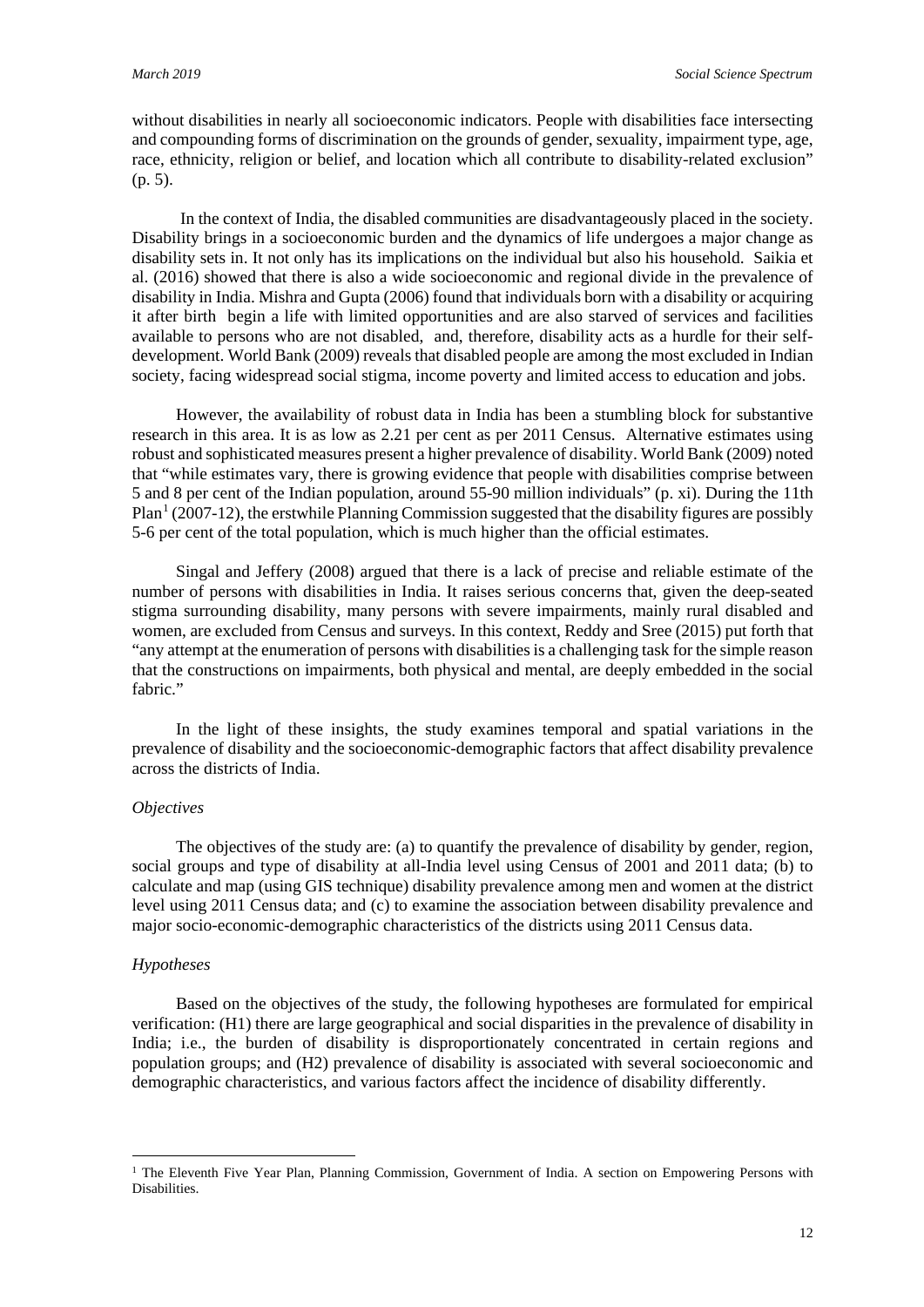#### **II. Data and Methods**

The study is conducted at all-India, state and district levels using secondary data. It covers disability data available in the Censuses of 2001 and 2011 for different types of disabilities, namely, disability in seeing, hearing, speech, movement, mental retardation, mental illness, any-other and multiple disabilities. Five types of disability data were collected in the 2001 Census, namely, persons with seeing, hearing, speech, movement and mental disability. The list expanded to eight types of PWD categories in Census 2011. In 2001, data were collected only for mental disability which was bifurcated into two groups, mental retardation  $(R)$  and mental illness  $(I)$ , while collecting data in Census of 2011. For the sake of simplicity and comparative analysis, mental (I) and mental (R) have been clubbed to make a comparative study. In addition, data on two new categories multiple disabilities and any other disability were collected for the first time in the 2011 Census. Therefore, technically a precise comparison between the two time periods is difficult. Multiple disabilities cover three types of disabilities. Any-other category has emerged as the fourth largest (one-fifth of total PWDs) category of disability in Census of 2011. This category was included in the Census to overcome the problem of estimation or counting the number of persons with disabilities. In other words, those PWDs who are not listed in the Census, the informants were required to report in this category.

The paper comprehensively examines the temporal and spatial variations in the prevalence of the various types of disability and differentials by social groups, age-cohorts, genders and sectors (rural and urban) in India. It carries out a comparative analysis and examines decadal growth in the prevalence of disability between these two periods. It attempts to understand the links between social groups and types of disabilities. Further, the analysis is drilled down to the state and district levels. To understand the holistic scenario in the incidence of disability, ArcGIS software is used. In this context, maps showing the prevalence of different types of disabilities are drawn across the districts. To understand the district profiles which are relevant for our study, descriptive statistics have been presented.

## *Explanation of the selected variables and building of the disability determinant model*

To identify the socioeconomic and demographic factors that affect the prevalence of disability, cross-sectional regression analysis was carried out in the study. The disability determinant model was specified as follows:

## *Outcome variable*

Dependent variables in the regression model are total persons with disabilities. The data was collected for all the 640 districts and 35 states and union territories available in Census of 2011. The prevalence of disability was defined as the proportion (percentage) of total PWDs out of a total population of that particular district.

## *Explanatory variables*

Several socioeconomic-demographic factors affect the prevalence and incidence of disability. Justification of these variables is self-explanatory in general. However, the justification for the inclusion of these variables has been provided wherever needed. After examining the available literature on the subject related to health and disability in India, the selected district level contextual variables are listed as follows: (1) Proportion of population which is female (as nutritional outcome among women is poor); (2) Proportion of population whose age is over 60 years (elder people tend to have more illness and bodily difficulties); (3) Literacy rates among females; (4) Proportion of the population which is SC; (5) Proportion of population belonging to STs communities. The constitution of India recognises SCs and STs as disadvantaged communities. They have poor health outcomes than the general population. The Census of India does not have data related to income or expenditure of these groups used in the present study. Hence, a few alternative variables were used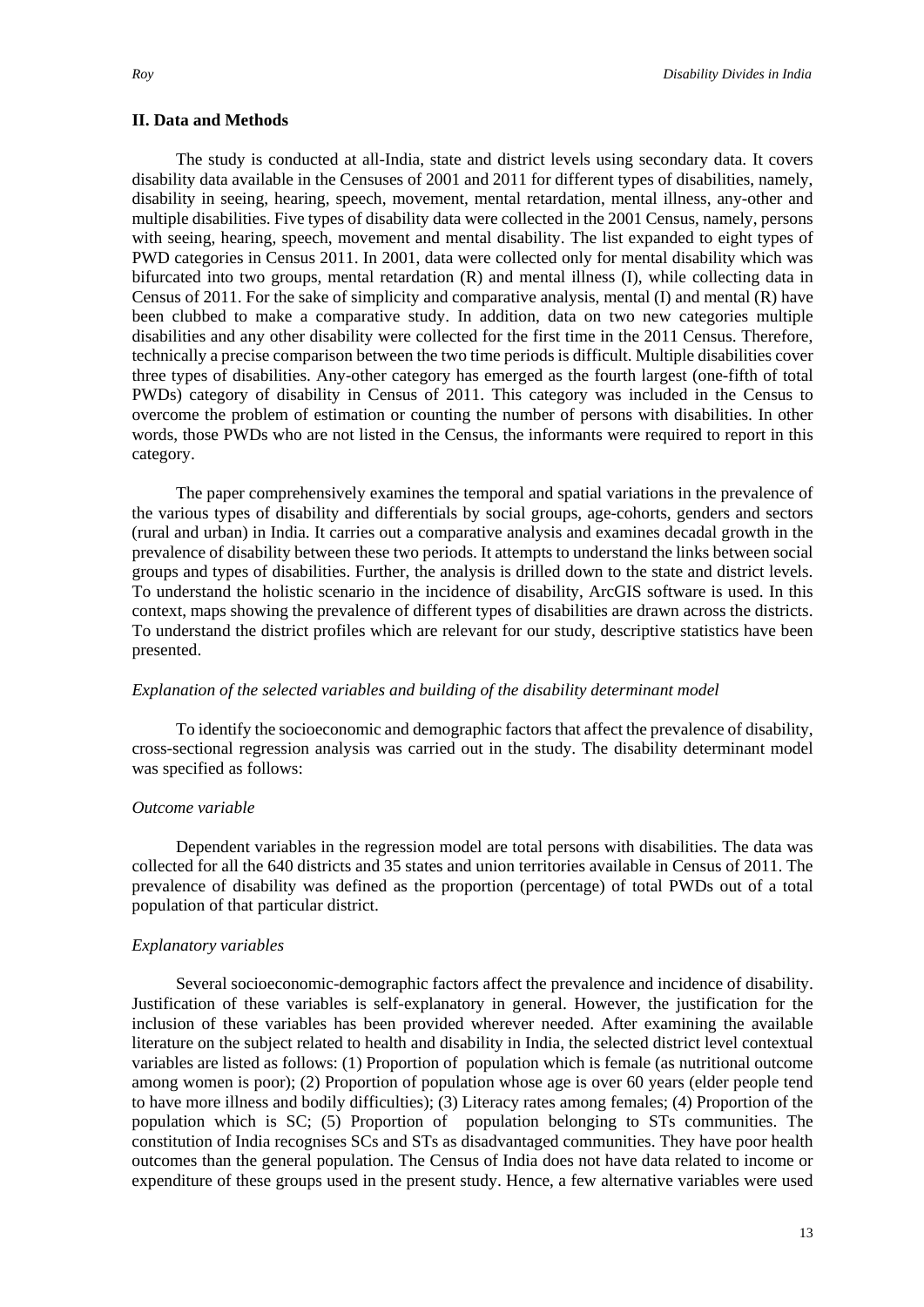as proxies for these indicators; (6) Proportion of population living in urban areas; (7) Proportion of population which are main workers (working for six months or more with regard to the reference period). Average living conditions of households were examined under the following heads; (8) Proportion of population having access to safe drinking water (i.e., tap water from treated sources+hand pump+tube well); (9) Proportion of households which lived in a dilapidated building; (10) Proportion of households which did not have access to latrine facilities within the premises (lack of toilet facilities is often associated with communicable and non-communicable diseases, which can directly or indirectly lead to disabilities or can exacerbate the disabilities; (11) Proportion of households which used clean fuel for cooking (arrived at by adding Kerosene+LPG/PNG+electricity+biogas). Unavailability of clean fuel for cooking is often linked to a number of disabilities; (12) Proportion of households with two or more dwelling rooms; and (13) Proportion of households accessing banking services, better banking facility or financial inclusion which is associated with better access to finance when in need and access to government welfare schemes.

## **III. Temporal and Spatial Analysis of Disability Prevalence**

Table 1 shows that out of 121.10 crore population of India in 2011 of Census, 2.70 crore persons have been enumerated as disabled which was 2.20 crore in the year 2001, showing a decadal growth of 22.4 per cent during 2001 and 2011. As per Census data of 2011, on an average, one out of ten families includes a disabled member. Decadal growth is the higher in urban areas than rural areas. Persons belonging to the vulnerable sections of society (SCs and STs) had a higher increase. In urban areas, there is a drastic increase in the decadal growth among the persons belonging to ST communities (81.75%), which could be the result of urbanisation, displacement and migration. Gender-wise, female PWDs recorded higher decadal growth than their male counterpart. Again, it is higher in urban areas than rural regions. Growth is the highest among STs, followed by SCs and overall population. However, in urban areas, STs recorded significantly higher growth rate than SCs and total population. The same pattern can be observed among female STs.

|                       | <b>Census 2001</b>                                       |          |         | Census 2011 |          |          | <b>Decadal Growth</b> |       |         |
|-----------------------|----------------------------------------------------------|----------|---------|-------------|----------|----------|-----------------------|-------|---------|
|                       | Persons                                                  | Males    | Females | Persons     | Males    | Females  | Persons               | Males | Females |
| <b>Total</b>          | 21906769                                                 | 12605635 | 9301134 | 26814994    | 14988593 | 11826401 | 22.41                 | 18.90 | 27.15   |
| <b>SCs</b>            | 3711110                                                  | 2127877  | 1583233 | 4927433     | 2770592  | 2156841  | 32.78                 | 30.20 | 36.23   |
| <b>ST<sub>s</sub></b> | 1618166                                                  | 903899   | 714267  | 2140763     | 1144627  | 996136   | 32.30                 | 26.63 | 39.46   |
| <b>Rural</b>          |                                                          |          |         |             |          |          |                       |       |         |
| Total                 | 16388382                                                 | 9410185  | 6978197 | 18636358    | 10410559 | 8225799  | 13.72                 | 10.63 | 17.88   |
| <b>SCs</b>            | 3036356                                                  | 1738176  | 1298180 | 3798625     | 2136872  | 1661753  | 25.10                 | 22.94 | 28.01   |
| <b>ST<sub>s</sub></b> | 1500725                                                  | 835854   | 664871  | 1927319     | 1028040  | 899279   | 28.43                 | 22.99 | 35.26   |
| <b>Urban</b>          |                                                          |          |         |             |          |          |                       |       |         |
| Total                 | 5518387                                                  | 3195450  | 2322937 | 8178636     | 4578034  | 3600602  | 48.21                 | 43.27 | 55.00   |
| <b>SCs</b>            | 674754                                                   | 389701   | 285053  | 1128808     | 633720   | 495088   | 67.29                 | 62.62 | 73.68   |
| <b>ST<sub>s</sub></b> | 117441                                                   | 68045    | 49396   | 213444      | 116587   | 96857    | 81.75                 | 71.34 | 96.08   |
|                       | Source: Coloulated from Conguese of India, 2001 and 2011 |          |         |             |          |          |                       |       |         |

Table 1: Absolute number of persons with disabilities by residence, gender and social groups in India in 2001 and 2011.

Source: Calculated from Censuses of India, 2001 and 2011.

Table 2 shows that there were 2.12 per cent persons with disabilities in India which increased to 2.21 per cent in 2011. The highest proportion of individuals with disabilities can be seen among SC communities (2.45% in 2011), and least among STs (2.05%). However, it is important to highlight that the decadal growth among SCs is higher than the total and almost equivalent to STs. The proportion of persons with disability is lower in urban areas  $(2.17%)$  as against  $(2.24%)$  in rural areas. However, decadal growth is much higher in urban areas. It means a higher rate of urbanisation is linked to the higher prevalence of disability. Gender analysis suggests that there is an increase in the proportion of female PWDs in 2011 relative to 2001. The proportion is higher in rural areas than urban ones. It is the highest among SCs who are female PWDs and living in rural areas (2.22%).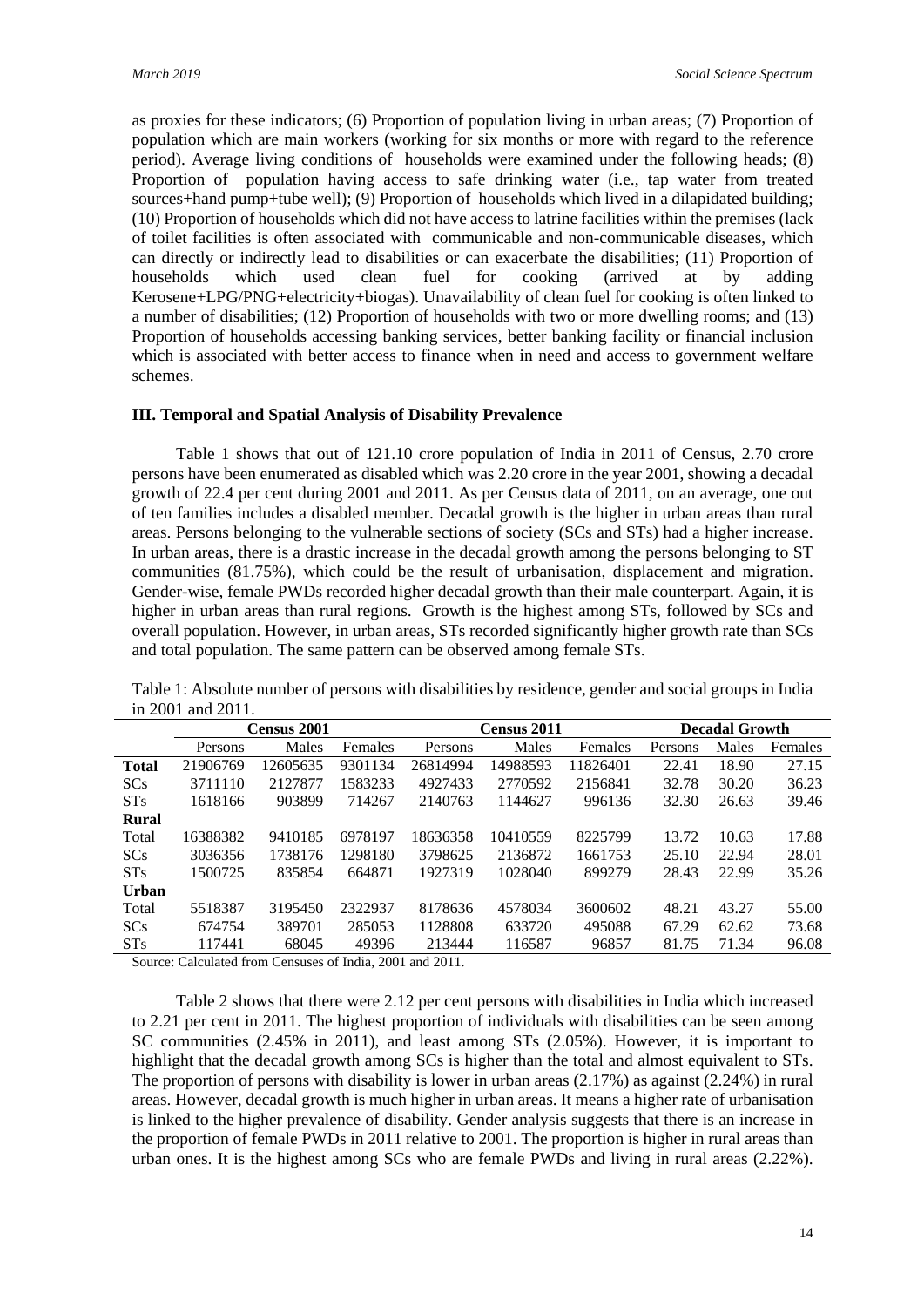However, the proportion in the 2011 Census has declined among males and has increased among females relative to 2001 Census.

Several studies suggest that the intensity of disability is more among marginalised and vulnerable sections of the society like SCs and STs. In general, persons born with disabilities in these categories face the double brunt of caste-based discrimination on the one hand, and deprivation of opportunities and discrimination on the other hand. Pal (2010) views that these communities are more likely to be afflicted with the trauma of disability and caste identity. Therefore, such intertwined problems may cause multiple disadvantages which are emotionally traumatic and can lead to permanent psychological damage. Further, Mehrotra (2013) mentions, "The intensity of discrimination, deprivation and exclusion experienced by persons with disabilities belonging to lower castes are more when compared to others".

|              |         | Census 2001 |         |         | Census 2011 |         |
|--------------|---------|-------------|---------|---------|-------------|---------|
|              | Persons | Males       | Females | Persons | Males       | Females |
| <b>Total</b> | 2.12    | 2.37        | 1.87    | 2.21    | 2.40        | 2.01    |
| <b>SCs</b>   | 2.23    | 2.47        | 1.97    | 2.45    | 2.68        | 2.20    |
| STs          | 1.92    | 2.12        | 1.71    | 2.05    | 2.18        | 1.92    |
| Rural        |         |             |         |         |             |         |
| Total        | 2.21    | 2.47        | 1.93    | 2.24    | 2.43        | 2.03    |
| <b>SCs</b>   | 2.28    | 2.53        | 2.02    | 2.47    | 2.70        | 2.22    |
| STs          | 1.94    | 2.14        | 1.74    | 2.05    | 2.18        | 1.92    |
| <b>Urban</b> |         |             |         |         |             |         |
| Total        | 1.93    | 2.12        | 1.71    | 2.17    | 2.34        | 1.98    |
| <b>SCs</b>   | 2.01    | 2.23        | 1.77    | 2.38    | 2.60        | 2.14    |

STs 1.68 1.89 1.46 2.04 2.21 1.87

Table 2: Proportion of population with disability in respective social groups, genders and regions in India in 2001 and 2011.

Source: Calculated from Censuses of India, 2001 and 2011.

As per Census of 2011, there was 2.68 crore PWDs in India out of which 0.5 crores were SCs (18.38%) and almost 0.2 crores (7.97%) STs. The proportion of the population belonging to SC and ST communities of PWDs is about 2.45 per cent and 2.05 per cent respectively of the total population. Table 3 presents the proportion of disabled persons by type of disability and social groups in India in Censuses of 2001 and 2011. The incidence of disability drastically declined for persons with seeing, movement and mental disability. However, these declines are offset by the rise in the decadal growth of individuals with hearing and speech disability. A number of factors can be attributed to these empirical inconsistencies which mainly emanate from the change in methods and definition of disability data collection in 2011 Census. In 2001, close to half of the PWDs had "in seeing" disability as compared with 18.77 per cent in 2011. Again, SCs had the highest share in 2001, but STs had the highest share in 2011. Persons who had seeing impairment experienced a drastic decline In 2011. It may be partly because of changes in the methods of estimation. One-eyed individuals were considered as disabled in Census 2001, whereas, as per the Census 2011 such persons were not. In addition, in the Census of 2011 enumerator were asked to apply a simple test to ascertain blurred vision. In Census of 2001 no such instructions were given and were mostly based on self-reporting.

The number of persons with speech disability has also slightly declined in 2011 from 7.49 per cent to 7.45 per cent. A person was recognised as having "speech disability" if he/she was dumb or whose speech was not understood by a listener of normal comprehension and hearing. The definition was made clearer in Census of 2011 to record persons with a speech disability. For instance, "persons who speak in single words and are not able to speak in sentences" were specifically treated as disabled. There was a very high increase in "hearing" disability from 5.76 per cent to 18.92 per cent. STs have the highest in hearing disability at 19.36 per cent. Persons using hearing aid have been treated as disabled in Census of 2011. They were not treated as disabled in the Census 2001. Further, persons having problem in hearing through one ear although the other ear is functioning normally was considered having a hearing disability in Census of 2001. But in Census of 2011 such persons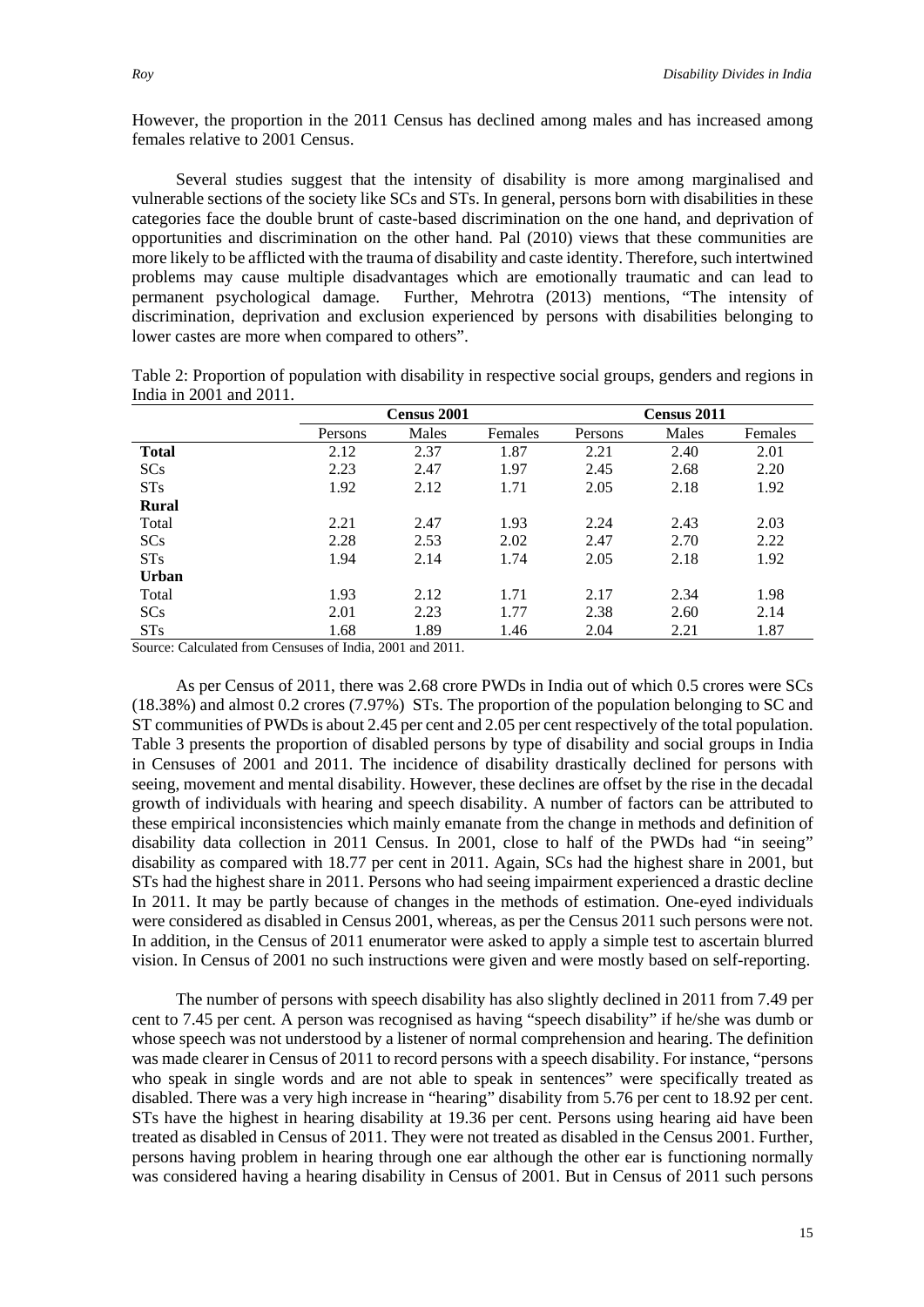were not considered as disabled. Movement disability has significantly declined from 27.87 per cent to 20.28 per cent in 2011. There was also a major revision in the category of movement disability. The highest number of persons are rerecorded in the category of movement disability.

Out of total PWDs, there were 10.33 per cent mentally disabled people in 2001 which slightly declined to 8.31 per cent in 2011. There were 5.62 per cent mentally retarded people and 2.70 per cent mentally ill persons in 2011. Even after combining these two categories, there is a little decline in the proportion of persons with mental disability. Multiple disabled persons constituted 7.89 per cent of the total PWDs, and the highest multiple disabilities were among STs. Multiple disabilities covered three types. "Any other" category of PWDs has a high share of the total PWDs i.e., 18.38 per cent. SCs are the highest in "any other" PWD category. This category was included for the first time in 2011 to overcome the problem of estimation or counting the numbers of persons with disabilities. In other words, those PWDs who were not listed in the Census, the informants were required, to report them in this category. Census data in the "any other" category is significantly large (around 18%). A very high number of "any other" disability also shows lacunae in the enumeration process of the Census. It may be possible that the enumerators may not have properly explained the definition of any other disability to the informants. Inaccurate numbers pose a challenge to policy framing.

Table 3: Proportion of disabled persons by type of disability and social groups in India in 2001 and 2011

|                    |           | <b>Census of 2001</b> |       | Census of 2011 |       |       |  |
|--------------------|-----------|-----------------------|-------|----------------|-------|-------|--|
| Type of disability | Total (%) | SC(%)                 | ST(%) | Total (%)      | SC(%) | ST(%) |  |
| Seeing             | 48.55     | 48.60                 | 48.38 | 18.77          | 19.11 | 20.00 |  |
| Speech             | 7.49      | 7.30                  | 7.50  | 7.45           | 5.19  | 5.27  |  |
| Hearing            | 5.76      | 5.75                  | 7.72  | 18.92          | 17.45 | 19.36 |  |
| Movement           | 27.87     | 29.13                 | 27.95 | 20.28          | 20.50 | 22.42 |  |
| Mental             | 10.33     | 9.22                  | 8.45  | 8.31           | 7.49  | 7.55  |  |
| Mental retardation | ۰         | -                     | ۰     | 5.62           | 5.11  | 4.92  |  |
| Mental illness     |           | ۰                     | ۰     | 2.70           | 2.38  | 2.63  |  |
| Multiple           |           | ۰                     | ۰     | 7.89           | 7.31  | 8.93  |  |
| Any other          | ۰         |                       | ۰     | 18.38          | 22.94 | 16.47 |  |

Source: Calculated from Censuses of India, 2001 and 2011.

## **IV. Disability Prevalence across the States: Evidence from Censuses of 2001 and 2011**

A cursory glance at the state-wise distribution of persons with disabilities suggests that PWDs are scattered across every nook and corner in India. Table 4 presents the share of PWD males and females out of the total population in the corresponding states and makes a comparative study between 2001 and 2011 Census data. The Table is self-explanatory, still an attempt is being made to explain this in brief. According to the 2001 Census, Sikkim experienced the highest prevalence of disability at 3.77 per cent, followed by Arunachal Pradesh, Jammu and Kashmir, and Odisha. Southernmost states of Kerala, Puducherry and Tamil Nadu, which are economically better off, had higher disability prevalence. Karnataka and Andhra Pradesh had a lower incidence of disability, almost about the same at around 1.80 per cent. Some north-eastern states like Nagaland, Manipur and Meghalaya had the least prevalence of disability. Goa had a minimum disability (1.17%). Bihar, Uttar Pradesh, Madhya Pradesh, Rajasthan, West Bengal and Gujarat are adjacent in terms of disability prevalence: it ranged from 2 per cent to 2.5 per cent. Among the bigger states, Maharashtra had the least number of PWDs.

Census data of 2011 shows that many states have reduced the incidence of disability significantly, some others are on the same situation while in others it worsened. In Sikkim it declined but was still the highest in 2011, followed by Odisha and Jammu and Kashmir. Disability prevalence declined in some southern states. However, it worsened in Andhra Pradesh and Maharashtra. Except for Sikkim, Lakshadweep and Puducherry, it has improved and is among the lowest for most northeastern states and union territories.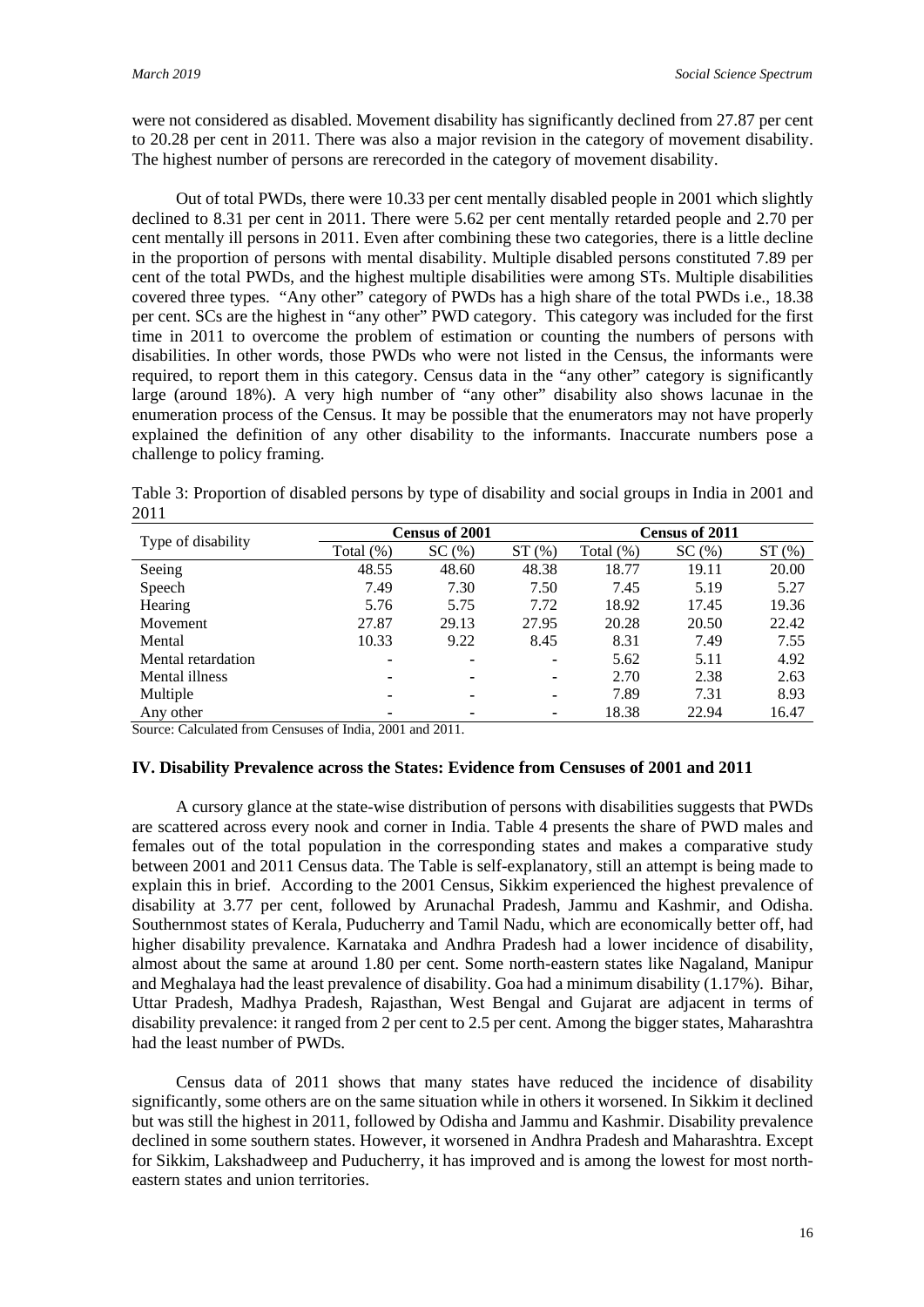Thus, the southern states reported more number of persons with disabilities than their northern counterparts. Kulkarni and Gaiha (2019) pointed out that the southern states have provided better welfare measures to the PWDs and more comprehensively than the northern states. Therefore, they may not have reported the prevalence of disability.

|                           | Census 2001 |       |         | Census 2011 |       |         |  |
|---------------------------|-------------|-------|---------|-------------|-------|---------|--|
| <b>States</b>             | Persons     | Males | Females | Persons     | Males | Females |  |
| Jammu & Kashmir           | 2.98        | 3.20  | 2.74    | 2.88        | 3.08  | 2.65    |  |
| Himachal Pradesh          | 2.57        | 2.93  | 2.19    | 2.26        | 2.48  | 2.04    |  |
| Punjab                    | 1.74        | 1.95  | 1.51    | 2.36        | 2.59  | 2.09    |  |
| Chandigarh                | 1.73        | 1.88  | 1.52    | 1.40        | 1.51  | 1.27    |  |
| Uttarakhand               | 2.29        | 2.62  | 1.96    | 1.84        | 2.00  | 1.67    |  |
| Haryana                   | 2.15        | 2.41  | 1.85    | 2.16        | 2.34  | 1.95    |  |
| NCT of Delhi              | 1.70        | 1.90  | 1.46    | 1.40        | 1.54  | 1.24    |  |
| Rajasthan                 | 2.50        | 2.86  | 2.11    | 2.28        | 2.39  | 2.17    |  |
| <b>Uttar Pradesh</b>      | 2.08        | 2.37  | 1.75    | 2.08        | 2.26  | 1.88    |  |
| <b>Bihar</b>              | 2.27        | 2.62  | 1.90    | 2.24        | 2.47  | 1.98    |  |
| Sikkim                    | 3.77        | 3.95  | 3.55    | 2.98        | 3.03  | 2.92    |  |
| <b>Arunachal Pradesh</b>  | 3.03        | 3.82  | 2.15    | 1.93        | 2.00  | 1.86    |  |
| Nagaland                  | 1.33        | 1.39  | 1.27    | 1.50        | 1.58  | 1.41    |  |
| Manipur                   | 1.31        | 1.41  | 1.21    | 2.05        | 2.17  | 1.93    |  |
| Mizoram                   | 1.80        | 1.91  | 1.69    | 1.38        | 1.48  | 1.28    |  |
| Tripura                   | 1.84        | 2.04  | 1.64    | 1.75        | 1.89  | 1.60    |  |
| Meghalaya                 | 1.24        | 1.30  | 1.18    | 1.49        | 1.56  | 1.42    |  |
| Assam                     | 1.99        | 2.16  | 1.81    | 1.54        | 1.61  | 1.46    |  |
| West Bengal               | 2.30        | 2.55  | 2.04    | 2.21        | 2.41  | 2.00    |  |
| Jharkhand                 | 1.66        | 1.90  | 1.41    | 2.33        | 2.52  | 2.14    |  |
| Odisha                    | 2.78        | 3.05  | 2.49    | 2.96        | 3.18  | 2.74    |  |
| Chhattisgarh              | 2.02        | 2.21  | 1.82    | 2.45        | 2.60  | 2.29    |  |
| Madhya Pradesh            | 2.33        | 2.62  | 2.02    | 2.14        | 2.36  | 1.89    |  |
| Gujarat                   | 2.06        | 2.29  | 1.81    | 1.81        | 1.95  | 1.66    |  |
| Daman & Diu               | 2.00        | 1.92  | 2.12    | 0.90        | 0.86  | 0.96    |  |
| Dadra & Nagar Haveli      | 1.84        | 1.91  | 1.74    | 0.96        | 0.98  | 0.93    |  |
| Maharashtra               | 1.62        | 1.85  | 1.37    | 2.64        | 2.91  | 2.35    |  |
| Andhra Pradesh            | 1.79        | 2.01  | 1.57    | 2.68        | 2.89  | 2.47    |  |
| Karnataka                 | 1.78        | 2.00  | 1.55    | 2.17        | 2.35  | 1.98    |  |
| Goa                       | 1.17        | 1.29  | 1.04    | 2.26        | 2.30  | 2.22    |  |
| Lakshadweep               | 2.77        | 2.89  | 2.63    | 2.50        | 2.53  | 2.48    |  |
| Kerala                    | 2.70        | 2.96  | 2.46    | 2.28        | 2.46  | 2.11    |  |
| Tamil Nadu                | 2.63        | 2.52  | 2.74    | 1.64        | 1.82  | 1.45    |  |
| Puducherry                | 2.65        | 3.03  | 2.28    | 2.42        | 2.67  | 2.17    |  |
| Andaman & Nicobar Islands | 1.98        | 2.19  | 1.73    | 1.75        | 1.90  | 1.58    |  |

Table 4: Proportion of total disabled persons in 2001 and 2011

Source: Calculated from Censuses of India, 2001 and 2011.

## **V. Distribution of Incidence of Disability across Districts of India in 2011**

## *Evidence from GIS mapping*

This section illustrates disability prevalence across regions of India with the help of Geographical Information System (GIS Mapping). It examines disability distribution at the district level using 2011 Census data.

Spatial images of incidence of male and female disability across districts of India is depicted in Figures 1 and 2. It is visible that the male and female topographical examples are fundamentally the same. The prevalence rates are calculated as a proportion of persons with male and female disabilities out of their respective population groups in districts. The following GIS maps are selfexplanatory. The geographical patterns of males and females with disabilities are similar to each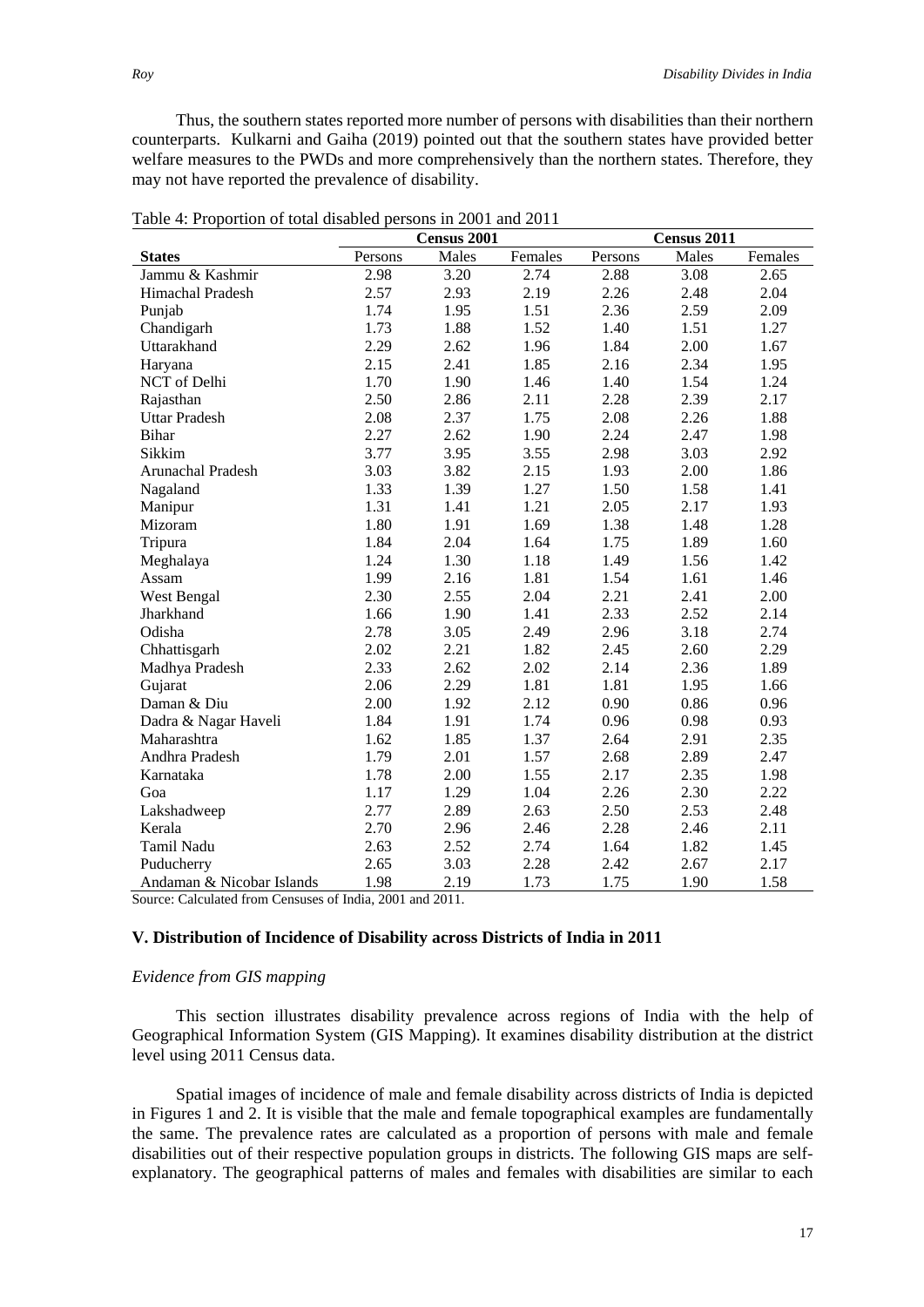other. There are many spatial zones which have higher concentrations of disability. On the other hand, there are discontinuous spatial zones where there is lower disability. Therefore, a cursory glance across the districts suggests that disability is prevalent in every nook and corner of India. However, there are some regions (gender-wise) which are more disadvantageously placed.



Figure 1: Prevalence of disability across districts of India for Males in 2011

Source: Census of India, 2011

Figure 2: Prevalence of disability across districts of India for females in 2011.



Source: Census of India, 2011.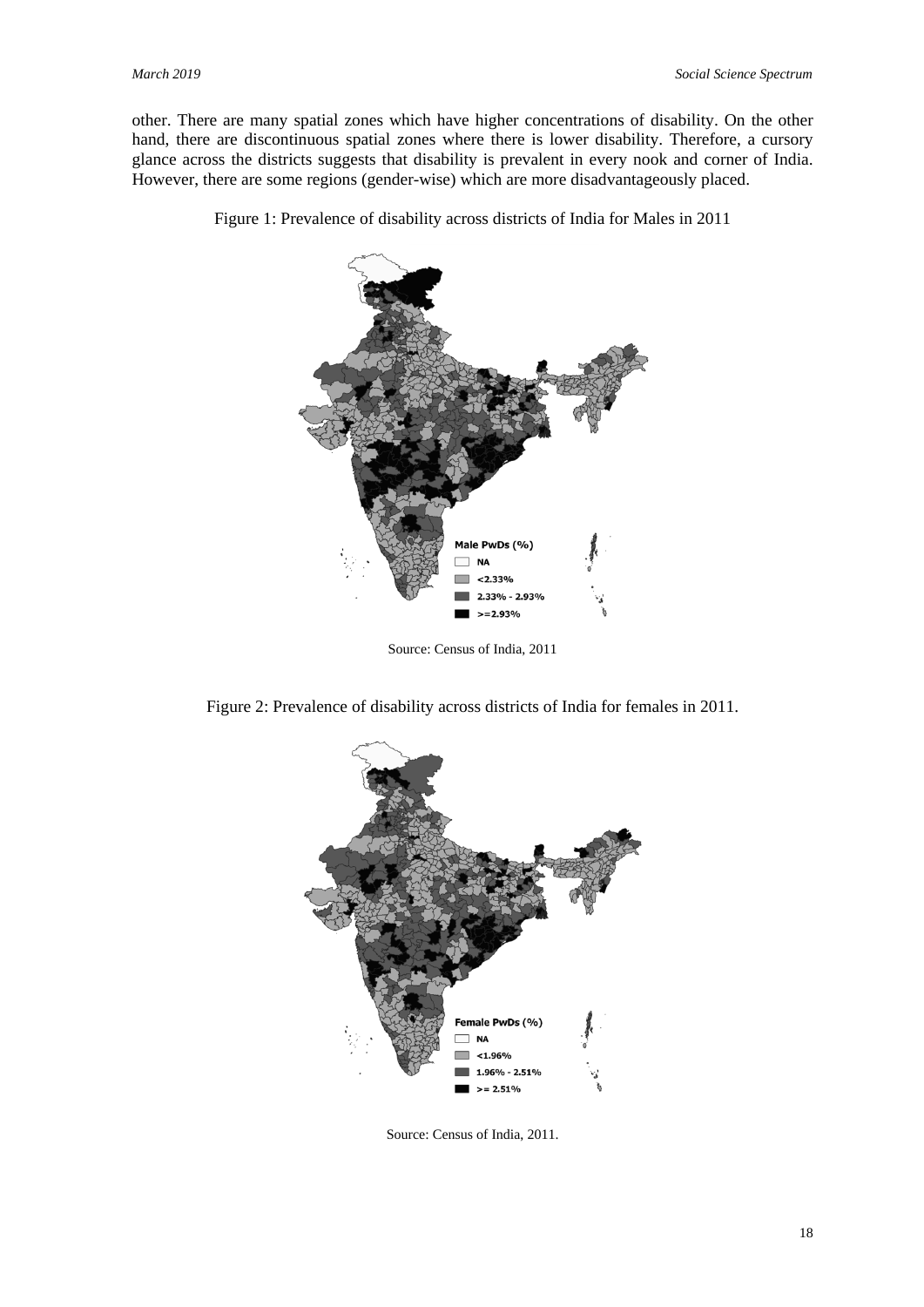Although the incidence of disability is lower among women than men, it is evenly distributed and the pattern is largely similar to that of males. However, female disability is relatively lower in the eastern parts of Jammu and Kashmir, followed by some parts of Karnataka and southern Maharashtra. The highest disability prevalence (about 3% and above) can be observed in continuation from the eastern districts of Odisha to the southern parts of Maharashtra in the west. Further, there are some smaller clusters of high disability prevalence spread across the districts of Jammu and Kashmir, Rajasthan, parts of Punjab and Haryana, and northeast regions (most parts of Sikkim and Arunachal Pradesh). Spatial zones with lower disability are states of the southern region (Karnataka, Tamil Nadu and parts of Kerala), followed by states of western India (Gujarat and some districts of Maharashtra). They are followed by North Indian states (most parts of Bihar and Uttar Pradesh).

# **VI. Socioeconomic and Demographic Correlates of Disability Prevalence**

The term disability involves complex interactions between individual and social environment (Topliss, 1979). The United Nations (1982) in the World Programme of Action (WPA) concerning persons with disabilities noted hosts of factors responsible for it. This includes social conflicts, natural disasters, accidents, poverty, resource constraints, unhygienic living conditions, physical and social barriers, and psycho-social problems. A disability may exist from birth or may be acquired during lifetime. Coppin et al. (2006) found that a higher prevalence of disability is associated with decreasing socioeconomic status. Poor living conditions, particularly among lower caste groups, can make them more vulnerable to disability. Persons with disabilities tend to suffer from a physical, mental and sensory impairment. Hence, these people systematically get excluded from the development narrative (Appunni & Deshpande, 2009; Meyer & Mok, 2019).

Some studies suggest that socioeconomic inequalities and prevalence of disability are correlates (Braithwaite & Mont, 2009; Yeo & Moore, 200; Elwan, 1999). Gannon and Munley (2009) say people of older age suffer from multiple disabilities. It means that people tend to be more disabled while they start ageing. This pattern holds good for all types of disabilities, that is, disability is an increasing function of age**.** In this context, Mishra and Mohanty (2017) noted that hearing and intellectual disabilities are positively associated with increasing age. Besides, lack of access to health services is a significant cause of disability (WHO, 2002).

| Variables                                                                                 | Mean  | <b>SD</b> | Min   | Max   |
|-------------------------------------------------------------------------------------------|-------|-----------|-------|-------|
| Persons with Disabilities (PWDs)                                                          | 2.15  | 0.57      | 0.76  | 4.51  |
| Socioeconomic variables                                                                   |       |           |       |       |
| Proportion of SCs                                                                         | 14.86 | 9.13      | 0.00  | 50.17 |
| Proportion of ST <sub>s</sub>                                                             | 17.71 | 27.00     | 0.00  | 98.58 |
| Proportion of female literacy                                                             | 55.23 | 12.41     | 24.25 | 88.62 |
| Proportion of urban population                                                            | 26.40 | 21.12     | 0.00  | 100   |
| Proportion of main workers                                                                | 73.29 | 12.65     | 30.65 | 96.4  |
| Proportion of households in dilapidated buildings                                         | 4.99  | 3.11      | 0.23  | 17.74 |
| Proportion of households with safe drinking water                                         | 66.24 | 23.30     | 0.74  | 99.96 |
| Proportion of households with 2 or more dwelling rooms                                    | 61.99 | 15.08     | 11.57 | 93.65 |
| Proportion of households with clean fuel for cooking                                      | 27.15 | 21.68     | 1.12  | 98.64 |
| Proportion of households accessing banking services                                       | 57.27 | 16.48     | 10.27 | 97.77 |
| Proportion of households with no toilet facility within premises                          | 53.22 | 26.33     | 1.13  | 95.22 |
| Demographic variables                                                                     |       |           |       |       |
| Proportion of females                                                                     | 48.55 | 1.64      | 34.79 | 54.22 |
| Proportion of persons aged 60 plus                                                        | 8.60  | 2.08      | 2.63  | 17.92 |
| $C_1, \ldots, C_n$ . $C_n$ . $C_2, \ldots, C_n$ . $C_3, \ldots, C_n$ . $C_4, \ldots, C_n$ |       |           |       |       |

Table 5: Descriptive statistics for the outcome and explanatory variables across 640 districts of India in 2011 (in percentage)

Source: Calculated from Census of India, 2011.

Table 5 shows the descriptive statistics for the outcome and exposure variables for all the 640 districts as per Census of 2011. These characteristics are examined significantly across the districts.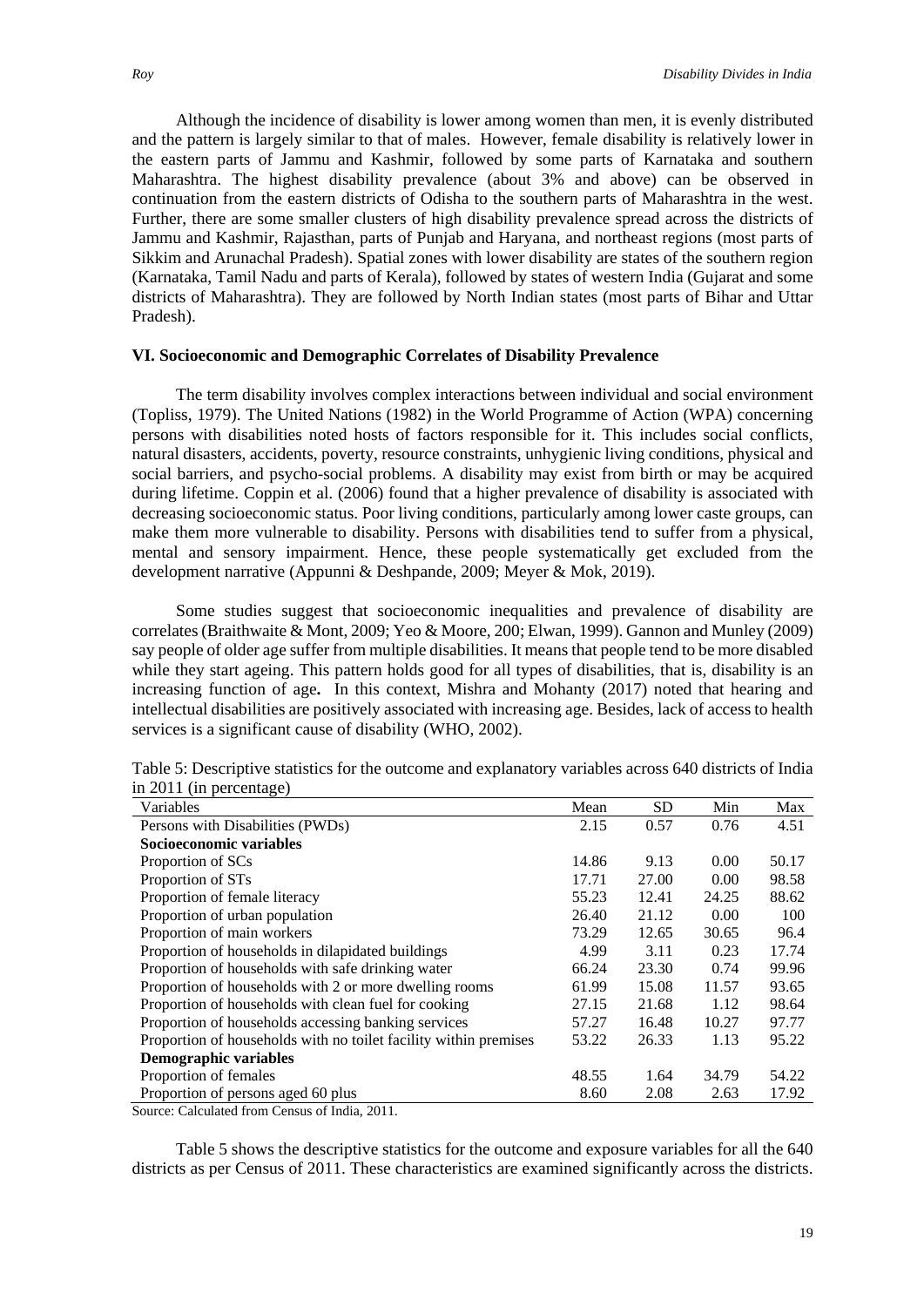For instance, the average value of the percentage of persons with disabilities is 2.15 per cent, and the values vary between 0.76 per cent (minimum) and 4.51 per cent (maximum). The proportion of the population which belongs to SC communities ranges from a minimum of 0 per cent to a maximum of 50.17 per cent. The corresponding figures for STs range from 0 per cent to 98.58 per cent. The district-level female literacy rate is around 55 per cent on an average, varying from 24.25 per cent to 88.62 per cent. The proportion of such persons living in urban areas is 27 per cent. The proportion of the workers who are main workers constitutes about 73 per cent and ranges from 12 per cent to 96 per cent. As for the average living conditions, about 66 per cent households have access to safe drinking water. However, their condition is worse in accessing clean fuel for cooking for which the mean value is only about 27 per cent. Around 53 per cent households do not have toilet facilities within the premises. Finally, only about 57 per cent households have access to banking services. The demographic profile indicates that the proportion of females on an average is around 49 per cent across districts, it ranges from 34.79 per cent to 54.22 per cent. Last but not the least, the proportion of elderly persons (60 years and above) is on an average 8.60 per cent, ranging between 2.63 per cent and 17.92 per cent.

Table 6 provides the outcome of the linear regression model which assesses the relationships between important socioeconomic and demographic characteristics across districts and disability prevalence rates at the district level. There is a strong correlation between male and female disability and, therefore, total persons with disabilities are chosen as the left-hand-side (dependent variable). The outcome of demographic characteristics across districts suggests that the proportions of females and of persons who are 60 years or above (elderly population) are significantly associated with disability prevalence. A one per cent increase in the number of persons who are above 60 years of age is associated with 0.18 per cent increase in the prevalence of disability. An increase in the proportion of females is associated with declining disability prevalence rates at one per cent level of significance.

| Variables                                                            | Coefficients | P-Values |
|----------------------------------------------------------------------|--------------|----------|
| Socioeconomic variables                                              |              |          |
| Proportion of SCs                                                    | $-0.003$     | 0.247    |
| Proportion of STs                                                    | 0.003        | 0.005    |
| Proportion of female literacy                                        | $-0.014$     | 0.000    |
| Proportion of urban population                                       | 0.008        | 0.000    |
| Proportion of main workers                                           | $-0.014$     | 0.000    |
| Proportion of households in dilapidated buildings                    | 0.039        | 0.000    |
| Proportion of households with safe drinking water                    | $-0.003$     | 0.010    |
| Proportion of households with 2 or more dwelling rooms               | 0.001        | 0.784    |
| Proportion of households with clean fuel for cooking                 | $-0.001$     | 0.778    |
| Proportion of households accessing banking services                  | $-0.001$     | 0.649    |
| Proportion of households with no toilet facility within the premises | $-0.001$     | 0.790    |
| Demographic variables                                                |              |          |
| Proportion of females                                                | $-0.072$     | 0.000    |
| Proportion of persons aged 60 plus                                   | 0.185        | 0.000    |
| R-Squared                                                            | 0.257        |          |
| <b>Adjusted R-squared</b>                                            | 0.241        |          |

Table 6: Socioeconomic and demographic determinants of disability prevalence variations across districts of India in 2011.

Source: Estimated from Census of India, 2011.

The findings of the socioeconomic and demographic correlates of disability prevalence are as follows: Districts where a large proportion of population belongsto STs tend to have higher disability rates. However, no statistically significant link is observed concerning SC communities. An additional change in female literacy appears to reduce disability prevalence rates at one per cent of significance. A higher level of urbanisation indicates higher incidence of disability. Although social determinants of health outcomes (i.e., of disability) are much worse in rural areas than urban areas, a higher level of urbanisation is linked to a higher level of incidence of disability at one per cent level of significance. Increase in the proportion of main workers is associated with a decrease in rates of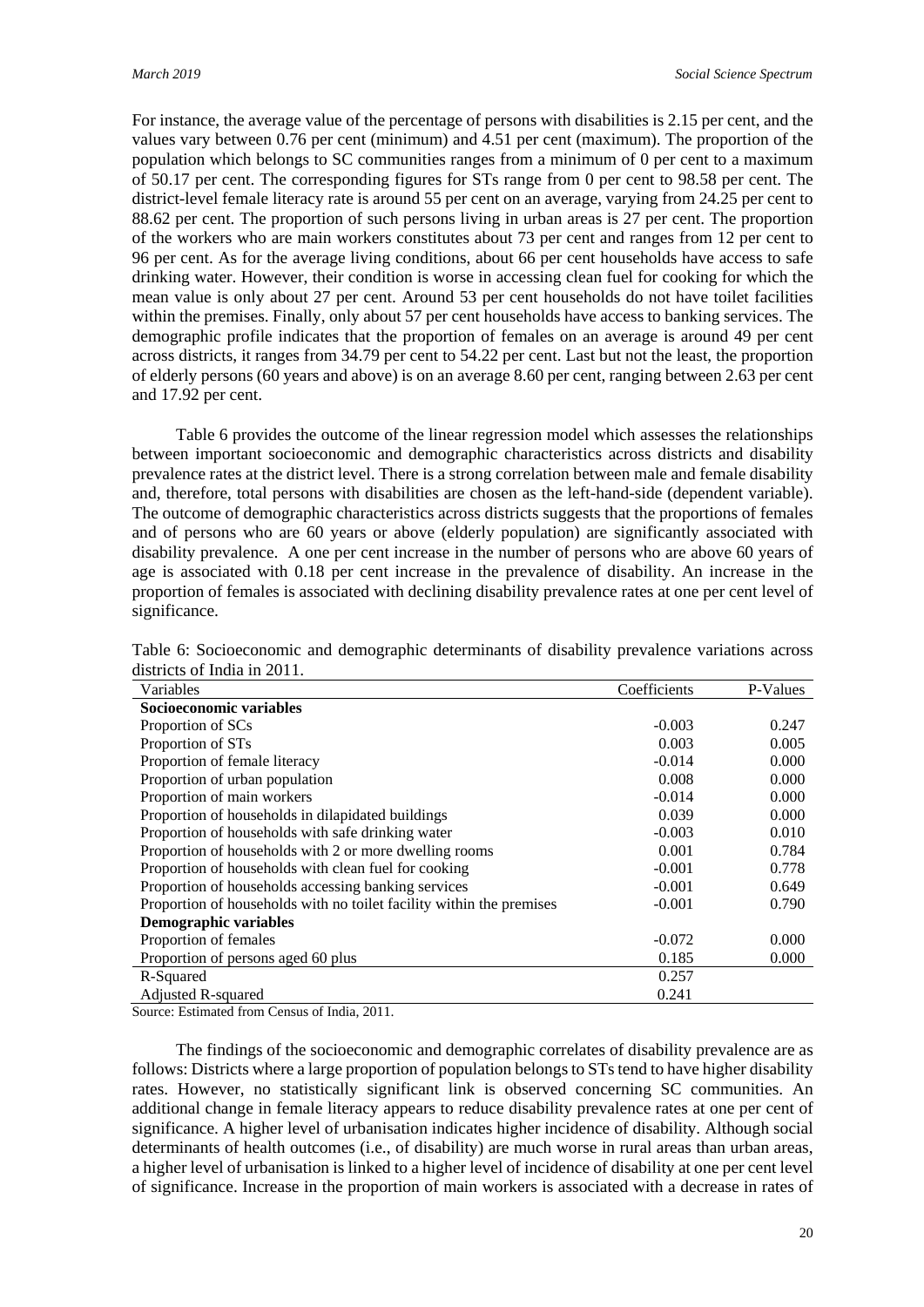disability prevalence. It shows that gainful employment can have a significant impact in reducing disability. The proportion of households living in dilapidated buildings is positively and statistically significantly associated with disability. Therefore, dilapidated buildings can exacerbate disability in the districts. A unit increase in the accessibility or availability of safe drinking water appears to reduce disability at one per cent level of significance.

However, the study finds no statistically signification association between disability prevalence and proportion of households with two or more dwelling rooms, proportion of households with clean fuel for cooking, proportion of households accessing banking services and proportion of households without toilet facility within the premises. R-squared of 0.25 shows that the included explanatory variables could explain only 25 per cent of the total variations in the prevalence of disability.

## **VII. Implications and Conclusions**

Disability inclusive policies are a developmental challenge to modern states. A concern has been raised in the present study about the enumeration process. Available literature and empirical investigations carried out here show that there is an underestimation of disability prevalence in India, particularly among women mostly caused by sociocultural practices and inadequate enumeration process. Proper and accurate counting under specific categories and age cohorts of disability would better target to the desired groups of individuals, ensuring that benefits are not misappropriated.

Further, it stresses that the policymakers need to modify and expand the definition of disability used in the Census of India to produce an internationally comparable estimate of disability prevalence. It is important that the government comprehensively defined the disabled and what constitutes disability from both medical and social perspectives. There is an urgent need to improve the quality and reliability of disability data. By applying appropriate methods, significant improvement in data collection is possible. Properly training the enumerators and awareness among the respondents are the initial steps. More inclusive nature of data is expected if some of the disabled enumerators are involved at the data collection level. In addition, the disabled communities should also be involved at the upper stage of designing and executing public health policies. The upcoming round of Census enumeration to be conducted in 2021 has gained momentum. There is underreporting in the disability estimates of India. The issues examined here may lead to improvement and robustness in the validity and reliability of India's disability estimates in the coming Census survey under the broader ambit and commitment to the Agenda for Sustainable Development Goals for the year 2030.

The literature shows that there are sharp variations concerning caste, class, religion, region and gender for the disabled population in India. Social discrimination is one of the most significant problems experienced by such people. Disability brings in a socioeconomic burden and the dynamics of life undergoes a major change as disability sets in. It not only has implications on the individual but also his household. A cursory glance across the district level distribution of persons with disabilities suggests that the PWDs are scattered across every nook and corner in India with significant variations over time and space. The paper provides evidence that the incidence of disability is higher among the marginal and vulnerable sections of society than others.

Increase in life expectancy and faster growth of elderly disabled population would present a variety of socioeconomic and healthcare policy challenges in the context of changing family relations and severely limited income support for the older section of the society. Such issues become more relevant as India is already missing the opportunities of demographic dividend. Further, the "disability-determinant regression model" of the paper reveals that several socioeconomic and demographic factors are associated with higher incidence and prevalence of disability at the district level. Thus, understanding temporal and spatial variations and socioeconomic and regional divides in the disability sector are crucial for designing public health policies.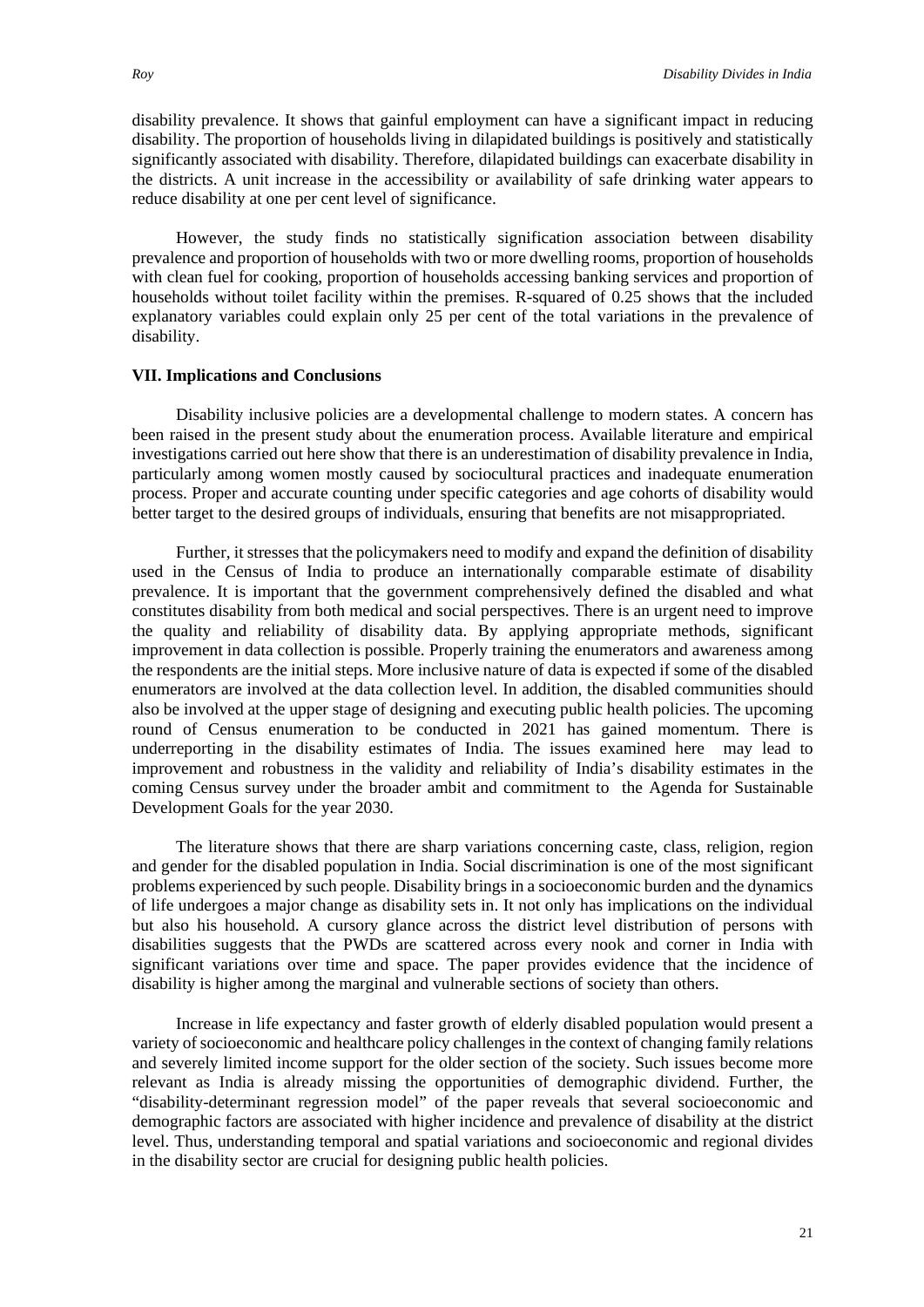Limited public health care facilities, increasingly unaffordable private health services, low level of income and lower coverage of social security system will lead to a higher burden of PWDs on the society which calls for urgent provisioning of social protection and affirmative actions on the part of all the stakeholders.

Despite efforts of the government, civil society and disability rights activists, the largest section from them live in degenerated conditions. It is high time for them to focus on the holistic wellbeing of this largest hitherto marginalised, stigmatised and discriminated section of the society and accordingly make efforts to amalgamate them in the mainstream society. There is also a need for effective policy interventions to balance regional development and framing disability inclusive policies, particularly in the context of local idiosyncrasies. The country has no choice but to pay attention to the overall wellbeing of the disability sector.

India has enacted legislations in line with international conventions and standard practices to improve the lives of the persons with disabilities. Nonetheless, there is a need to move beyond the charity-based approach, medical model and patronising attitude. Most importantly, the recent global pandemic "COVID-19" gives an opportunity to the government to reorient its health strategies towards the disability sector.

## **References**

- Appunni, S. S., Deshpande, A. P. (2009). Work participation among disabilities in India. *Journal of Social Sciences*, *21*(2), 117-22.
- Braithwaite J., & Mont, D. (2009). Disability and poverty: A survey of World Bank poverty assessments and implications. *ALTER-European Journal of Disability Research*, *3*(3), 219-32.
- Census of India (2001, 2011). *Data on disabled population*. New Delhi: Office of the Register General, Government of India,
- Chaudhari, L. (2006). *Disability in India: Issues and concerns*. Mumbai: Centre for Enquiry into Health and Allied Themes.
- Coppin, A., Ferrucci, L., Lauretani, F., Phillips, C., Chang, M., Bandinelli, S., & Guralnik, J. (2006). Low socioeconomic status and disability in old age: Evidence from the InChianti study for the mediating role of physiological impairments. *The Journals of Gerontology. Series A, Biological Sciences and Medical Sciences, 61(1)*, 86-91.
- Department for International Development (2018). DFID'S strategy for disability inclusive development 2018- 2023. United Kingdom: DFID.
- Elwan, A. (1999). *Poverty and disability: A survey of the literature* (Vol. 9932), Washington DC: Social Protection Advisory Service.
- Gannon, B., & Munley, M. (2009). Age and disability explaining the wage differential. *Social Science and Medicine*, *69*(1), 47-55.
- Jha, M. (2016). Recognising differently abled as minority. *Economic and Political Weekly, 51*(36).
- Khanday, A. Z., & Akram, M. (2012). Health status of marginalised groups in India. *International Journal of Applied Sociology*, *2*(6), 60-70.
- Kulkarni, V. S., Kulkarni, V. S., & Gaiha, R. (2019). Has disability risen among the elderly in India? *Economic and Political Weekly*, *54*(29), 83-91.
- Mehrotra, N. (2013). Disability, gender and state policy: Exploring margins. New Delhi: Rawat Publications*.*
- Meyer, B. D., & Wallace, K. C. M. (2019). Disability, earnings, income and consumption. *Journal of Public Economics,* 171(C), 51-69.
- Mishra, A. K., & Ruchika G. (2006). Disability index: A measure of deprivation among disabled. *Economic and Political Weekly*, *41*(38), 4026-4029.
- Mishra, R. S. & Mohanty, S. K. (2017). Socioeconomic and Health Correlates of Disability in India. *International Journal of Community Medicine and Public Health, 5*(2): 600-610.
- Mont, D. (2007). *Measuring disability prevalence*. World Bank Social Protection Discussion Paper, 706.
- Pal, G. C. (2010). Dalits with disabilities: The neglected dimension of social exclusion. New Delhi: Indian Institute of Dalit Studies.
- Reddy, C. R., & Sree K. P. (2015). Situating census data in disability discourse: An analysis of Census 2011 and Census 2001. *Indian Anthropological Association, 45*(2), 59-74
- Saikia, N., Bora, J. K., & Shkolnikov, V. M. (2016). Disability Divides in India: Evidence from 2011 Census*. PloS One Journal, 12*(2), e0172596.